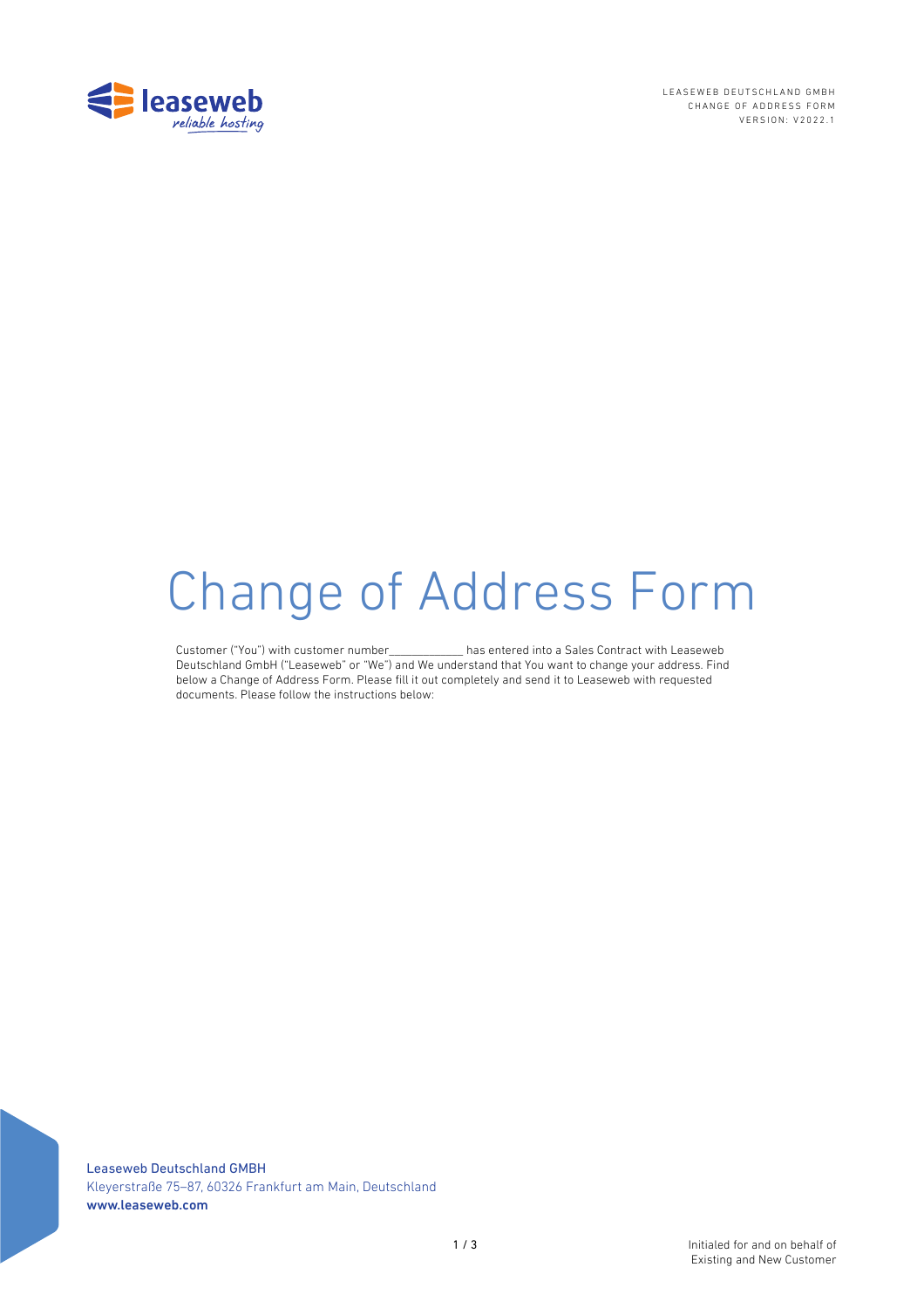

# Current Address Details

| Business name                |  |
|------------------------------|--|
| Leaseweb Customer number     |  |
| Business registration number |  |
| Registered Address           |  |
| Visiting Address             |  |

# New Address Details

|                                                                                                                                                                     | Business name experience and the contract of the contract of the contract of the contract of the contract of the contract of the contract of the contract of the contract of the contract of the contract of the contract of t |                                                                                                                                                                                                                                |
|---------------------------------------------------------------------------------------------------------------------------------------------------------------------|--------------------------------------------------------------------------------------------------------------------------------------------------------------------------------------------------------------------------------|--------------------------------------------------------------------------------------------------------------------------------------------------------------------------------------------------------------------------------|
|                                                                                                                                                                     |                                                                                                                                                                                                                                |                                                                                                                                                                                                                                |
|                                                                                                                                                                     |                                                                                                                                                                                                                                |                                                                                                                                                                                                                                |
|                                                                                                                                                                     |                                                                                                                                                                                                                                |                                                                                                                                                                                                                                |
|                                                                                                                                                                     |                                                                                                                                                                                                                                |                                                                                                                                                                                                                                |
|                                                                                                                                                                     |                                                                                                                                                                                                                                |                                                                                                                                                                                                                                |
|                                                                                                                                                                     |                                                                                                                                                                                                                                |                                                                                                                                                                                                                                |
|                                                                                                                                                                     |                                                                                                                                                                                                                                |                                                                                                                                                                                                                                |
| this is the representative with power to sign a                                                                                                                     |                                                                                                                                                                                                                                | First name                                                                                                                                                                                                                     |
| Contract and to commit the company to a<br>binding Contract, which is publicly available                                                                            |                                                                                                                                                                                                                                | Last name contract the contract of the contract of the contract of the contract of the contract of the contract of the contract of the contract of the contract of the contract of the contract of the contract of the contrac |
| e.g. company registry.<br>**Please use a generic email address for<br>purpose of avoiding risk of personal data use<br>whereby Leaseweb pursues privacy by default. |                                                                                                                                                                                                                                |                                                                                                                                                                                                                                |
|                                                                                                                                                                     |                                                                                                                                                                                                                                |                                                                                                                                                                                                                                |
|                                                                                                                                                                     |                                                                                                                                                                                                                                |                                                                                                                                                                                                                                |

## Terms and conditions:

## APPLICABLE CONTRACT DOCUMENTATIONS

**1.1.** Customer is aware that Leaseweb applies Sales Terms and Conditions, which Sales Terms and Conditions include provisions to ensure compliance with the General Data Protection Regulation, and Policies with respect to the use of its Services and that such are applicable to – and part of - the Sales Contract. Customer is further aware that the scope and nature of the services offered by Leaseweb are set forth in the Services Specifications, that the performance parameters or service levels with respect to the services offered by Leaseweb are set forth in the Support and Service Levels; and that such are applicable to -and part of- the Sales Contract.

Leaseweb Deutschland GMBH Kleyerstraße 75-87, 60326 Frankfurt am Main, Deutschland www.leaseweb.com